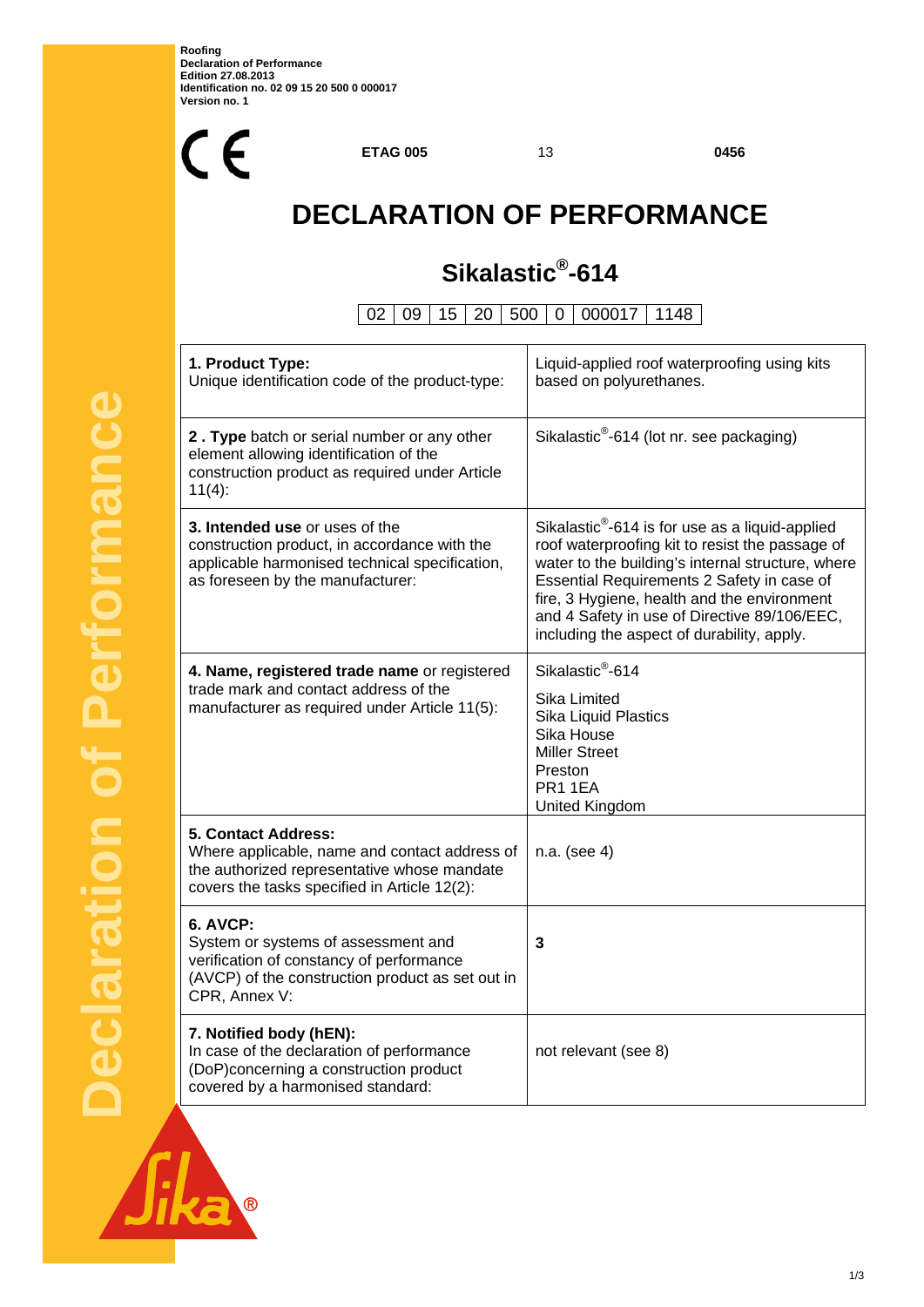**Roofing Declaration of Performance Edition 27.08.2013 Identification no. 02 09 15 20 500 0 000017 Version no. 1** 

#### **8. Notified body (ETA):**

In case of the declaration of performance concerning a construction product for which a European Technical Assessment (ETA) has been issued:

Approval body British Board of Agrèment issued an ETA-13/0456 on the basis of ETAG 005-6:2000.

## **9. Declared performance**

| <b>Essential</b><br>characteristics             | <b>Performance</b>                      | <b>Test Standard</b>                   | <b>Harmonised</b><br>technical<br>specification |
|-------------------------------------------------|-----------------------------------------|----------------------------------------|-------------------------------------------------|
| <b>External fire</b><br>performance Part 1-4    | $B_{Root}(t1)^{(1)} B_{Root}(t4)^{(2)}$ | <b>ENV 1187</b><br>EN 13501-5          |                                                 |
| <b>Reaction to fire</b>                         | Euroclass E                             | EN 13501-1                             |                                                 |
| <b>Categorization by</b><br>working life:       | W <sub>2</sub>                          |                                        |                                                 |
| <b>Categorization by</b><br>climatic zones:     | M and S                                 |                                        |                                                 |
| <b>Categorization by</b><br>imposed loads:      |                                         |                                        |                                                 |
| Most compressible:<br>Least compressible        | P <sub>3</sub><br>P <sub>4</sub>        | According to ETAG<br>005-6:2000, 4.3.3 | ETAG 005-6:2000                                 |
| <b>Categorization by roof</b><br>slope:         | <b>S1 to S4</b>                         |                                        |                                                 |
| <b>Categorization by</b><br>surface Temperature |                                         |                                        |                                                 |
| Lowest:<br><b>Highest:</b>                      | TL <sub>3</sub><br>TH <sub>3</sub>      |                                        |                                                 |
| <b>Statement on</b><br>dangerous substances     | None contained                          |                                        |                                                 |
| <b>Slipperiness</b>                             | <b>NPD</b>                              | EN 13893                               |                                                 |

**(1)** The tests were carried out on a plywood deck with a vapour control layer, 80 mm of polyurethane insulation and a bitumen felt carrier membrane, at a pitch of 15°.

**(2)** The tests were carried out on a plywood deck, with a vapour control layer, 80 mm of polyurethane insulation and a bitumen felt carrier membrane at a zero pitch.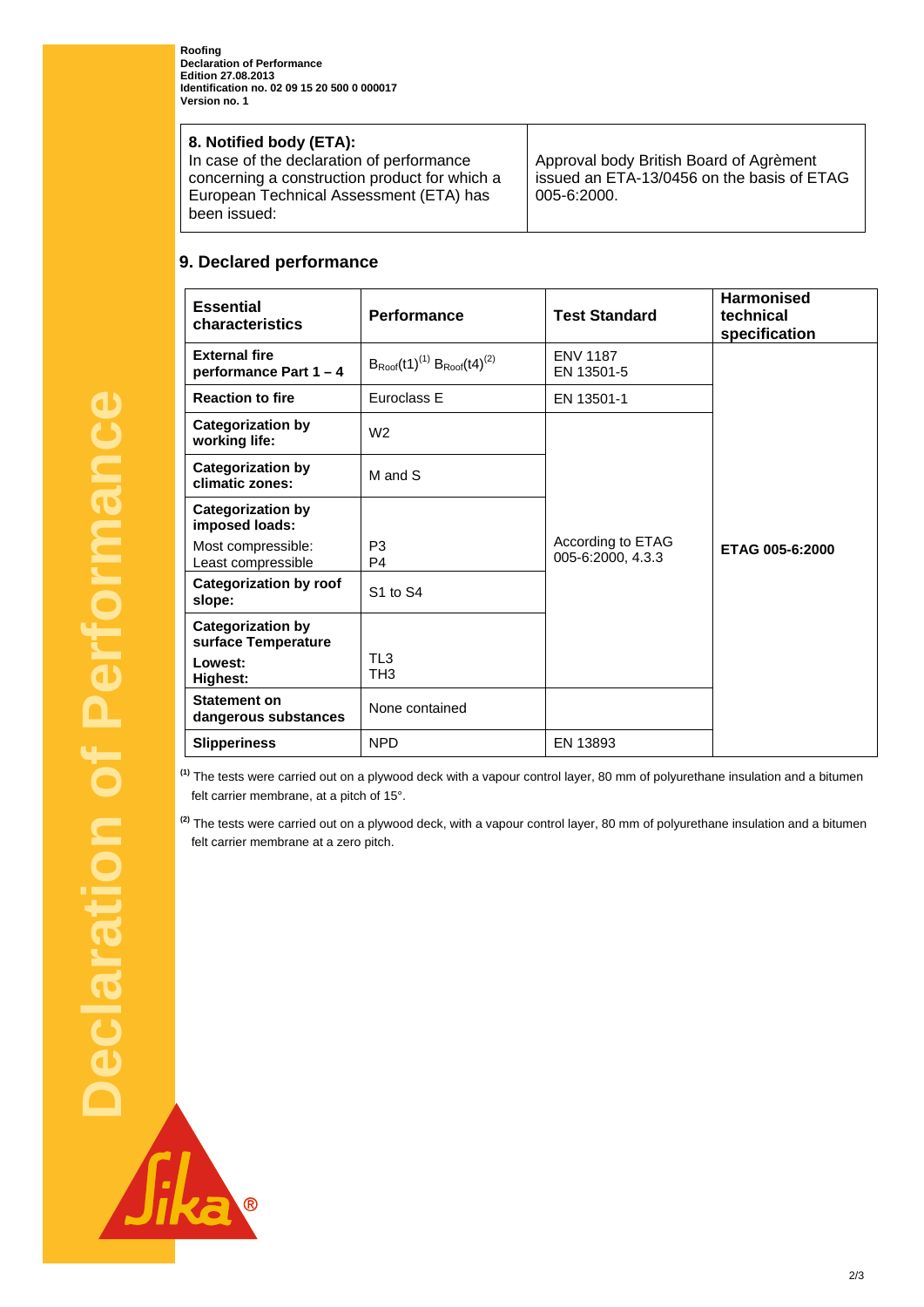#### **10. Declaration**

The performance of the product identified in points 1 and 2 is in conformity with the declared performance in point 9.This declaration of performance (DoP) is issued under the sole responsibility of the manufacturer identified in point 4.

Signed for and on behalf of the manufacturer by:

 $7.62$ 

 Johannes Eickhoff Corporate Product Engineer LAM

Tankhov k

Uwe Bankwitz

Zürich,27.08.2013

#### **Ecology, Health and Safety Information (REACH)**

For information and advice on the safe handling, storage and disposal of chemical products, users shall refer to the most recent Safety Data Sheet (SDS) containing physical, ecological, toxicological and other safety-related data. REACH relevant information is available in the most recent SDS.

#### **Legal note:**

This information is given in good faith based on Sika's current knowledge and experience of the products when properly stored, handled and applied under normal conditions in accordance with Sika's recommendations. In practice, the differences in materials, substrates and actual site conditions are such that no warranty in respect of merchantability or of fitness for a particular purpose, nor any liability arising out of any legal relationship whatsoever, can be inferred either from this information, or from any written recommendations, or from any other advice offered. The user of the product must test the product's suitability for the intended application and purpose. Sika reserves the right to change the properties of its products. The proprietary rights of third parties must be observed. All orders are accepted subject to our current terms of sale and delivery. Users must always refer to the most recent issue of the local Product Data Sheet for the product concerned, copies of which will be supplied on request

> For Further Information: Sika Services AG

Tüffenwies 16 **Phone** +41 58 436 40 40<br>CH-8048 Zürich **Felefax** +41 58 436 46 86 CH-8048 Zürich Telefax +41 58 436 46 86<br>Switzerland www.sika.com www.sika.com

3/3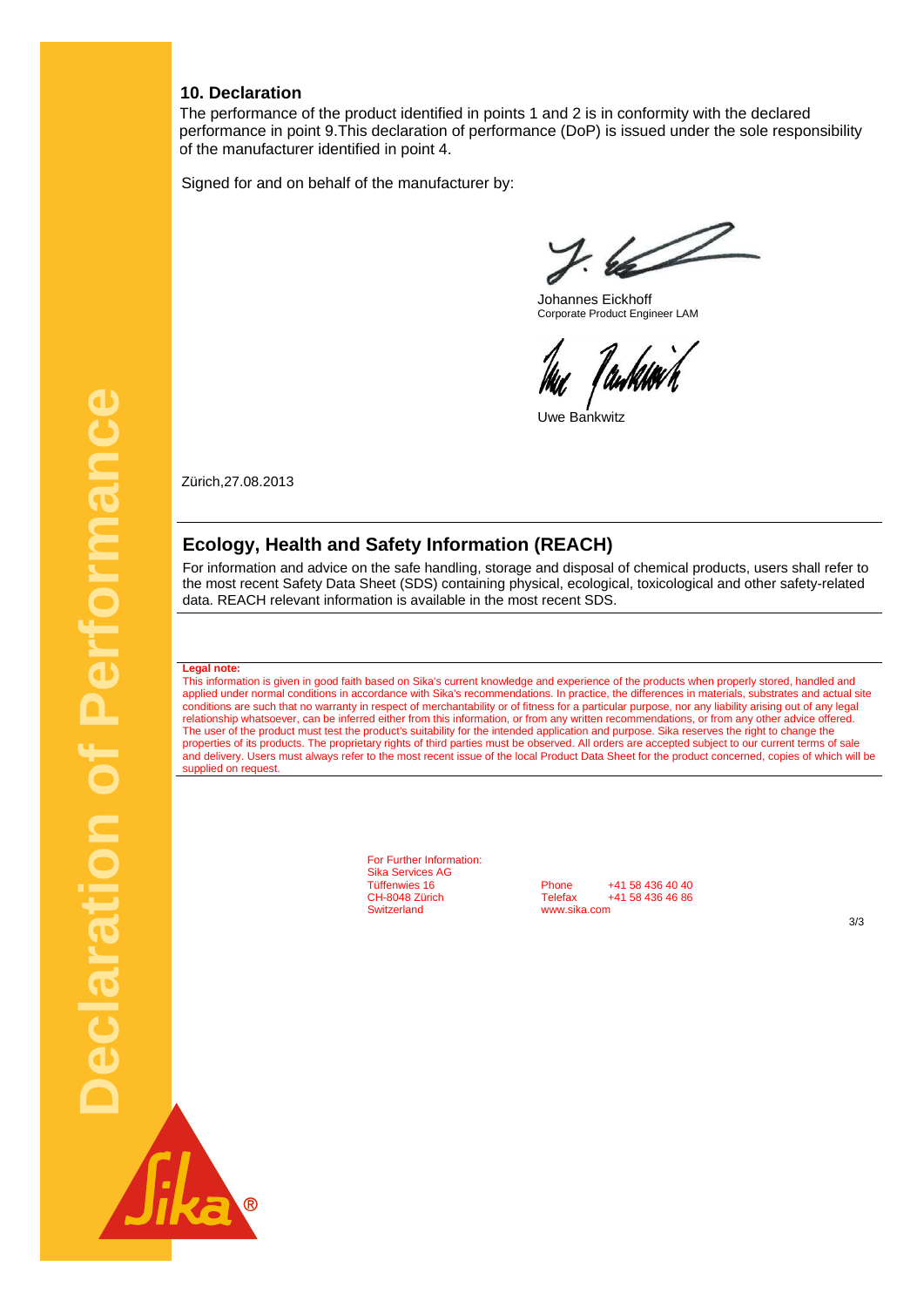**Roofing Vydání 27.08.2013 Identifikační číslo 02 09 15 20 500 0 000017 1148 Verze č. 01** 



**Prohlášení o vlastnostech** vlastnostech E  $\mathbf{d}'$ 

**ETAG 005** 13 0456

# **Prohlášení o vlastnostech Sikalastic® -614**

02 09 15 20 500 0 000017 1148

| 1. Typ výrobku:<br>Jedinečný identifikační kód typu výrobku:                                                                                                                            | Sikalastic <sup>®</sup> -614                                                                                                                                                     |
|-----------------------------------------------------------------------------------------------------------------------------------------------------------------------------------------|----------------------------------------------------------------------------------------------------------------------------------------------------------------------------------|
| 2. Typ, série nebo sériové číslo nebo jakýkoliv<br>jiný prvek umožňující identifikaci stavebních<br>výrobků podle čl.11 odst.4:                                                         | Sikalastic <sup>®</sup> -614<br>(Číslo šarže viz informace na balení)                                                                                                            |
| 3. Zamýšlené použití nebo zamýšlená použití<br>stavebního výrobku v souladu s příslušnou<br>harmonizovanou technickou specifikací podle<br>předpokladu výrobce:                         | Sikalastic <sup>®</sup> -614 je určen pro aplikaci jako<br>tekutá střešní hydroizolace, bezesparý<br>systém, aplikovaný za studena, elastický,<br>odolný vůči prorůstání kořenů. |
| 4. Jméno, firma nebo registrovaná obchodní<br>známka a kontaktní adresa výrobce podle čl.11<br>odst.5:                                                                                  | Sikalastic <sup>®-</sup> 614<br>Sika Limited, Sika Liquid Plastics, Sika House<br>Miller Street, Preston, PR1 1EA<br><b>United Kingdom.</b>                                      |
| 5. Kontaktní adresa<br>Případné jméno a kontaktní adresa<br>zplnomocněného zástupce, jehož plná moc se<br>vztahuje na úkoly uvedené v čl.12 odst.2:                                     | Není relevantní                                                                                                                                                                  |
| 6. Postup posuzování a ověřování stálosti<br>vlastností (AVCP):<br>Systém nebo systémy posuzování a ověřování<br>stálosti vlastností stavebních výrobků, jak je<br>uvedeno v příloze V: | Systém 3                                                                                                                                                                         |
| 7. Oznámený subjekt:<br>V případě prohlášení o vlastnostech týkajících se<br>stavebního výrobku, na který se vztahuje<br>harmonizovaná norma:                                           | Není relevantní (viz 8)                                                                                                                                                          |



**Sika CZ, s.r.o.** Bystrcká 1132/36, CZ 624 00 Brno

 tel: +420 546 422 464 fax: +420 546 422 400 e-mail: sika@cz.sika.com http://www.sika.cz



1/3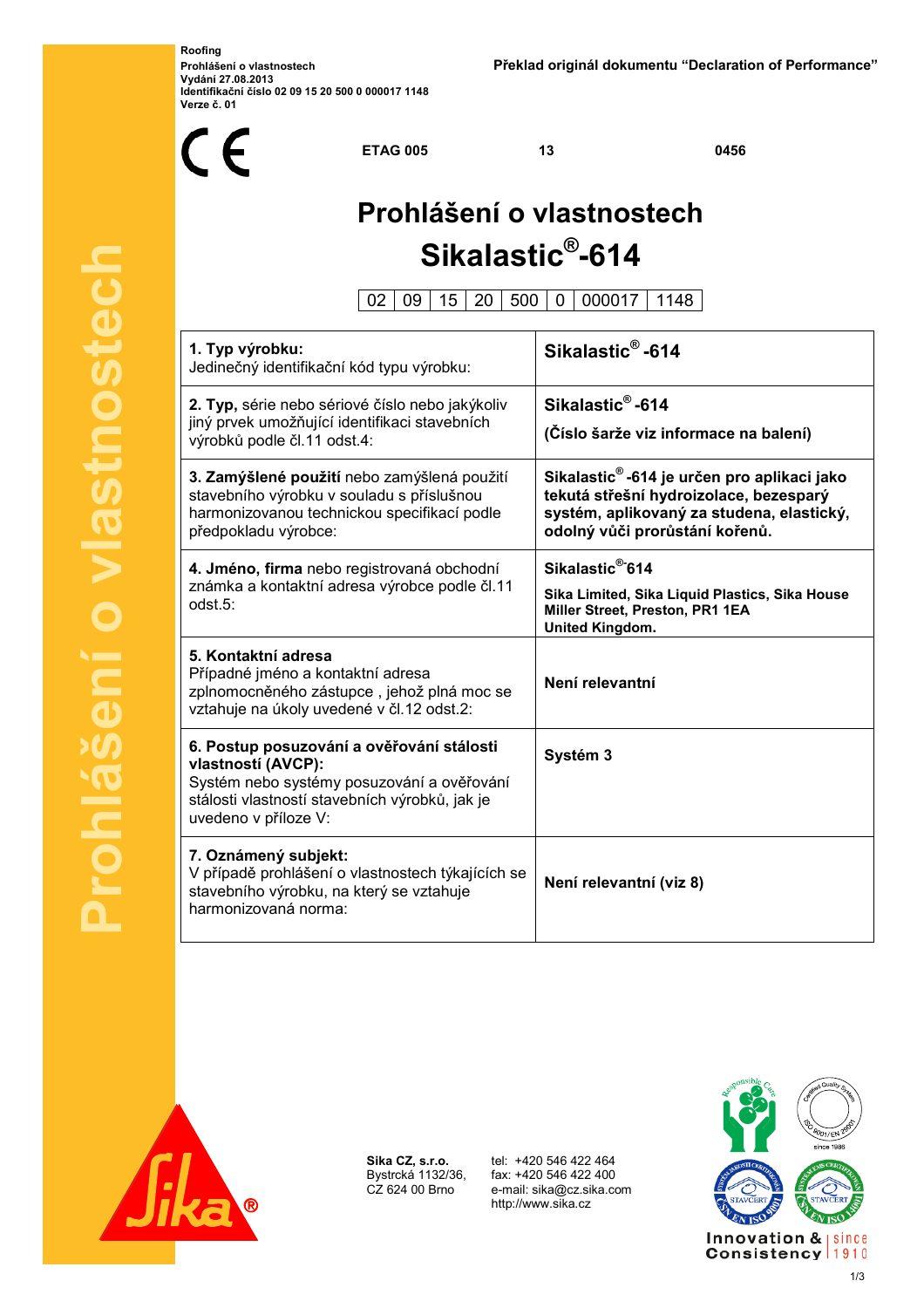**Roofing Vydání 27.08.2013 Identifikační číslo 02 09 15 20 500 0 000017 1148 Verze č. 01** 

| 8. Notifikovaná osoba (ETA):<br>V případě prohlášení o vlastnostech týkajících se<br>stavebního výrobku, pro který bylo vydáno<br>evropské technické posouzení: | Oznámený subjekt British Board of<br>Agrément vydal ETA-13/0456 na základě<br>ETAG 005-6:2000. |
|-----------------------------------------------------------------------------------------------------------------------------------------------------------------|------------------------------------------------------------------------------------------------|
|-----------------------------------------------------------------------------------------------------------------------------------------------------------------|------------------------------------------------------------------------------------------------|

#### **9. Vlastnosti uvedené v prohlášení**

| Základní<br>charakteristiky                           | <b>Vlastnost</b>                                           | Zkušební metoda                  | Harmonizované<br>technické<br>specifikace |
|-------------------------------------------------------|------------------------------------------------------------|----------------------------------|-------------------------------------------|
| Hodnocení působení<br>vnějšího požáru<br>část $1 - 4$ | $B_{\text{Root}}(t1)^{(1)}$<br>$B_{\text{Root}}(t4)^{(2)}$ | <b>ENV 1187</b><br>EN 13501-5    |                                           |
| Reakce na oheň                                        | <b>Euroclass E</b>                                         | EN 13501-1                       |                                           |
| Kategorie podle<br>životnosti                         | W <sub>2</sub>                                             |                                  |                                           |
| Kategorie podle<br>klimatických zón                   | M and S                                                    |                                  |                                           |
| Kategorie podle<br>užitného zatížení:                 |                                                            |                                  |                                           |
| max. užitné zatížení:                                 | P <sub>3</sub>                                             | Podle ETAG 005-<br>6:2000, 4.3.3 | ETAG 005-6:2000                           |
| min. užitné zatížení:                                 | P <sub>4</sub>                                             |                                  |                                           |
| Kategorie podle sklonu<br>střechy                     | S1 až S4                                                   |                                  |                                           |
| Zařazení podle teploty                                |                                                            |                                  |                                           |
| podkladu:<br>minimální<br>maximální                   | TL <sub>3</sub><br>TH <sub>4</sub>                         |                                  |                                           |
| Nebezpečné látky                                      | neobsahuje                                                 |                                  |                                           |
| <b>Skluznost [sklon</b><br>(°)/koeficient tření]      | <b>NPD</b>                                                 | <b>EN 13893</b>                  |                                           |

**(1) Zkoušky byly provedeny na nehořlavé desce při sklonu 15°**

**(2) Zkoušky byly provedeny na nehořlavé desce při sklonu 0°**

#### **10. Prohlášení**

Vlastnosti výrobku uvedeného v bodě 1 a 2 jsou ve shodě s vlastnostmi uvedenými v bodě 9. Toto prohlášení o vlastnostech se vydává na výhradní odpovědnost výrobce uvedeného v bodě 4.



**Sika CZ, s.r.o.** Bystrcká 1132/36, CZ 624 00 Brno

 tel: +420 546 422 464 fax: +420 546 422 400 http://www.sika.cz